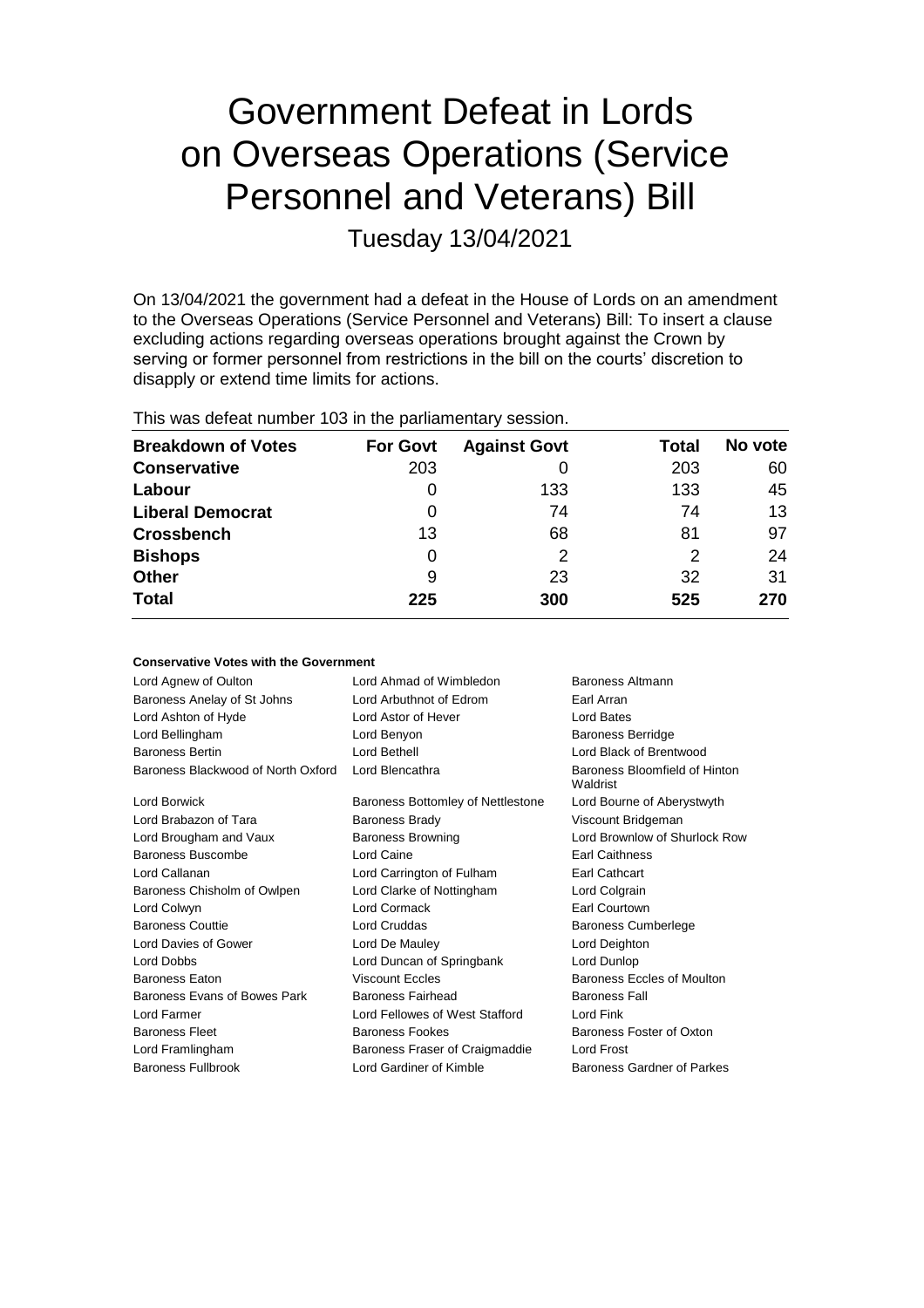Lord Garnier Lord Geddes Lord Gilbert of Panteg Lord Glenarthur **Lord Godson**<br>
Baroness Goldie **Communist Cold Lord Goldsmith of Richmond Park** Lord Goodlad Lord Grade of Yarmouth Lord Greenhalgh Lord Griffiths of Fforestfach Viscount Hailsham Lord Hammond of Runnymede Lord Hannan of Kingsclere Lord Harris of Peckham Lord Haselhurst Lord Hayward Lord Henley Lord Holmes of Richmond Baroness Hooper Lord Horam Lord Howard of Lympne Earl Howe Lord Howell of Guildford **Lord Hunt of Wirral** Lord Hunt of Wirsel Lord James of Blackheath<br>Baroness Jenkin of Kennington Lord Johnson of Marylebone Lord Jopling Baroness Jenkin of Kennington Lord Johnson of Marylebone Lord Jopling Lord Kamall Lord Keen of Elie Lord King of Bridgwater Lord Kirkham Lord Lamont of Lerwick Lord Lancaster of Kimbolton Lord Lang of Monkton Lord Lansley Lord Lexden Lord Lilley Earl Lindsay Lord Lingfield Earl Liverpool Marquess of Lothian Lord Mackay of Clashfern Lord Mancroft Baroness Manzoor Lord Marland Lord Marlesford Lord Maude of Horsham Lord McColl of Dulwich Baroness McGregor-Smith Lord McInnes of Kilwinning Lord McLoughlin Lord Mendoza **Baroness Meyer** Baroness Meyer Baroness Mobarik Baroness Morgan of Cotes Baroness Morris of Bolton Baroness Morrissey Lord Moylan Lord Moynihan Lord Naseby Baroness Neville-Rolfe **Baroness Newlove** Baroness Newlove **Baroness Nicholson of Winterbourne** Baroness Noakes Lord Norton of Louth Lord O'Shaughnessy Lord Parkinson of Whitley Bay Lord Patten Lord Patten of Barnes Baroness Penn **Example 2** Lord Pickles **Baroness Pidding** Lord Popat Lord Porter of Spalding Lord Price Lord Rana Lord Randall of Uxbridge Lord Ranger Lord Reay Baroness Redfern Lord Renfrew of Kaimsthorn Viscount Ridley Lord Risby Lord Robathan Baroness Rock **No. 2018** Lord Rose of Monewden **Baroness Sanderson of Welton** Lord Sarfraz Lord Sassoon Baroness Sater Baroness Scott of Bybrook Baroness Seccombe Lord Selkirk of Douglas Baroness Shackleton of Belgravia Lord Sharpe of Epsom Lord Sheikh Lord Sherbourne of Didsbury **Baroness Shields** Lord Shinkwin Earl Shrewsbury Lord Smith of Hindhead Lord Spencer of Alresford Baroness Stedman-Scott Lord Stewart of Dirleton Baroness Stroud Baroness Sugg 
and Baroness Sugg 
and Cord Swinfen 
Baroness Sugg 
and Cord Swinfen 
Lord Swinfen 
and Cord Swinfen 
and Cord Swinfen 
and Cord Swinfen 
and Cord Swinfen 
and Cord Swinfen 
and Cord Swinfen 
and Cord Swinfe Lord Taylor of Holbeach Lord Tebbit Lord Trefgarne Viscount Trenchard Lord Trimble Lord True Lord Tugendhat Lord Udny-Lister Viscount Ullswater Lord Vaizey of Didcot **Baroness Vere of Norbiton** Baroness Verma Lord Vinson Lord Wakeham Baroness Warsi Lord Wasserman Lord Wei Lord Wharton of Yarm Lord Whitby **Lord Willetts Baroness Williams of Trafford Lord Willetts Baroness Williams of Trafford** Lord Wolfson of Tredegar **Lord Wolfson of Aspley Guise** Baroness Wyld Lord Young of Cookham Viscount Younger of Leckie

Lord Goldsmith of Richmond Park

## **Conservative Votes against the Government**

## **Labour Votes with the Government**

## **Labour Votes against the Government**

Baroness Adams of Craigielea Lord Adonis Lord Allen of Kensington Lord Alli **Lord Anderson of Swansea** Baroness Andrews Baroness Armstrong of Hill Top Lord Bach Lord Berkeley Baroness Billingham **Baroness Blake of Leeds** Baroness Blower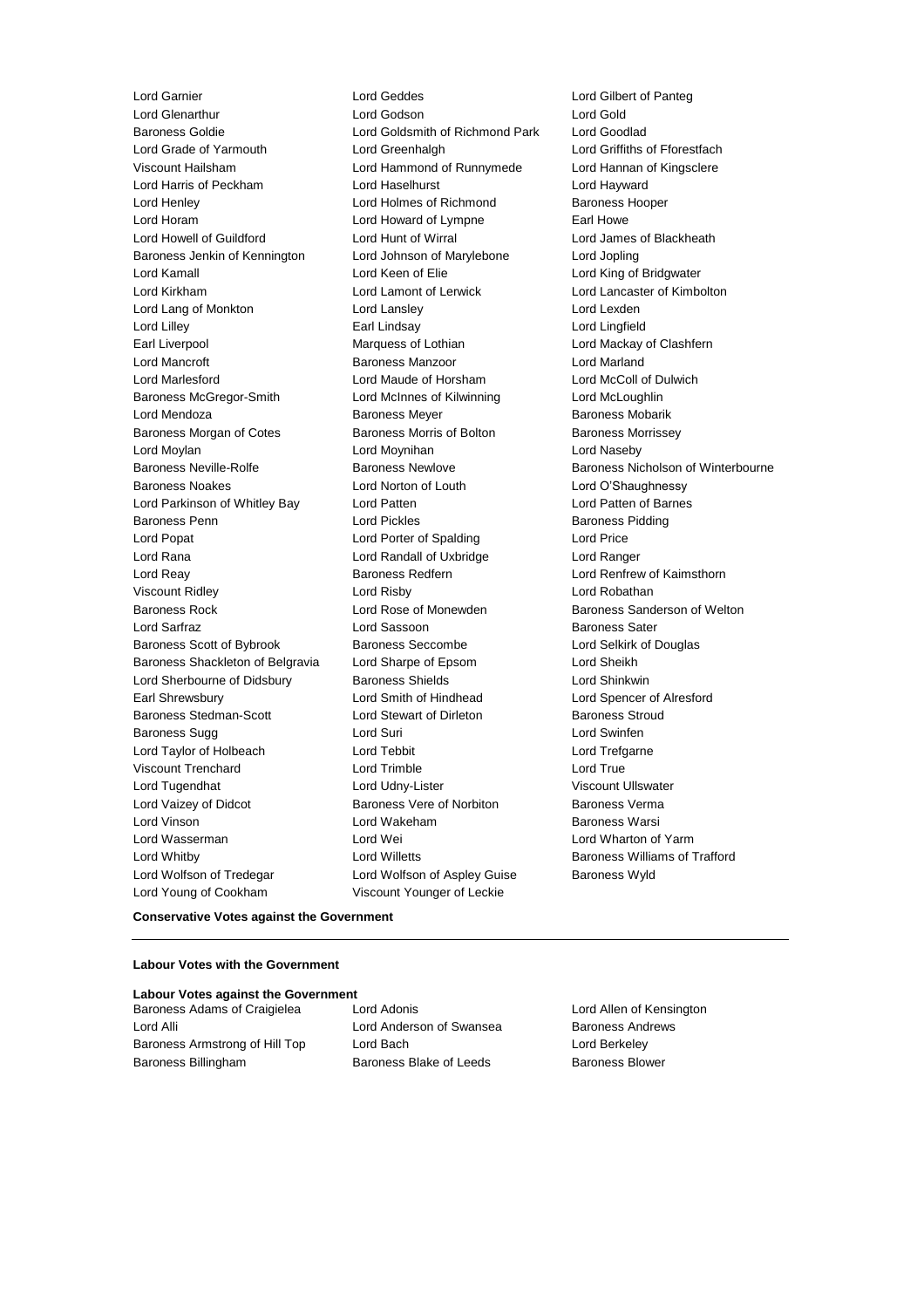Lord Bragg **Lord Browne of Ladyton** Baroness Bryan of Partick Lord Campbell-Savours 
Lord Carter of Coles
Baroness Chakrabarti Viscount Chandos Baroness Chapman of Darlington Baroness Clark of Kilwinning Lord Clark of Windermere **Lord Coaker Lord Coaker** Baroness Cohen of Pimlico Lord Collins of Highbury Baroness Crawley Lord Cunningham of Felling Lord Davidson of Glen Clova Lord Davies of Stamford Lord Davies of Brixton Lord Davies of Oldham Baroness Donaghy Baroness Donaghy Lord Donoughue Baroness Drake **Lord Dubs** Lord Dubs **Lord Eatwell** Lord Elder Lord Faulkner of Worcester Lord Filkin Lord Foulkes of Cumnock Baroness Gale Corresponding Lord Giddens Lord Glasman **Baroness Golding** Baroness Goudie Lord Grantchester Lord Griffiths of Burry Port Lord Grocott Lord Hain Viscount Hanworth Lord Harris of Haringey Lord Haskel **Baroness Hayman of Ullock** Baroness Hayter of Kentish Town Baroness Healy of Primrose Hill Baroness Hilton of Eggardon Lord Hollick Lord Howarth of Newport Lord Hoyle Lord Hunt of Kings Heath Baroness Jones of Whitchurch Lord Jordan Lord Judd Lord Kennedy of Southwark **Baroness Kennedy of The Shaws** Baroness Kingsmill Lord Knight of Weymouth Baroness Lawrence of Clarendon Lord Leitch Lord Lennie **Lord Levy** Lord Levy **Baroness Liddell of Coatdyke** Lord Liddle Baroness Lister of Burtersett Lord MacKenzie of Culkein Baroness Mallalieu Baroness Massey of Darwen Lord Maxton Lord McAvoy Baroness McDonagh Baroness McIntosh of Hudnall Lord McKenzie of Luton Lord McNicol of West Kilbride Lord Mendelsohn Lord Mitchell Lord Monks Lord Morris of Aberavon Baroness Morris of Yardley **Lord Murphy of Torfaen** Baroness Nye Baroness Osamor Lord Pendry Lord Ponsonby of Shulbrede Lord Prescott Baroness Primarolo Baroness Prosser Baroness Quin **Baroness Ramsay of Cartvale** Baroness Rebuck Lord Reid of Cardowan Lord Robertson of Port Ellen Lord Rooker Lord Rosser **Baroness Royall of Blaisdon** Lord Sawyer Baroness Sherlock Lord Sikka Viscount Simon Baroness Smith of Gilmorehill Baroness Smith of Basildon Lord Snape Lord Soley Lord Stevenson of Balmacara Baroness Taylor of Bolton Baroness Thornton **Lord Touhig** Lord Touhig Lord Triesman Lord Tunnicliffe Lord Turnberg Lord Watson of Invergowrie Lord Watts **Lord West of Spithead** Baroness Wheeler Baroness Whitaker **Baroness Wilcox of Newport** Lord Wills Lord Winston Lord Wood of Anfield Lord Woodley Baroness Young of Old Scone

Lord Blunkett Lord Boateng Lord Bradley

### **Liberal Democrat Votes with the Government**

## **Liberal Democrat Votes against the Government**

Lord Beith **Baroness Benjamin** Baroness Bandam-Carter of Yarnbury Baroness Bowles of Berkhamsted Lord Bradshaw Baroness Brinton Lord Bruce of Bennachie Lord Burnett Baroness Burt of Solihull Lord Campbell of Pittenweem Lord Chidgey Lord Clement-Jones Lord Dholakia Baroness Doocey Baroness Featherstone Lord Foster of Bath **Lord Fox** Lord Fox **Baroness Garden of Frognal** Lord German Earl Glasgow Lord Goddard of Stockport Baroness Grender Baroness Hamwee Baroness Harris of Richmond

Lord Addington Lord Alderdice Lord Allan of Hallam Lord Alliance **Baroness Bakewell of Hardington** Mandeville

Baroness Barker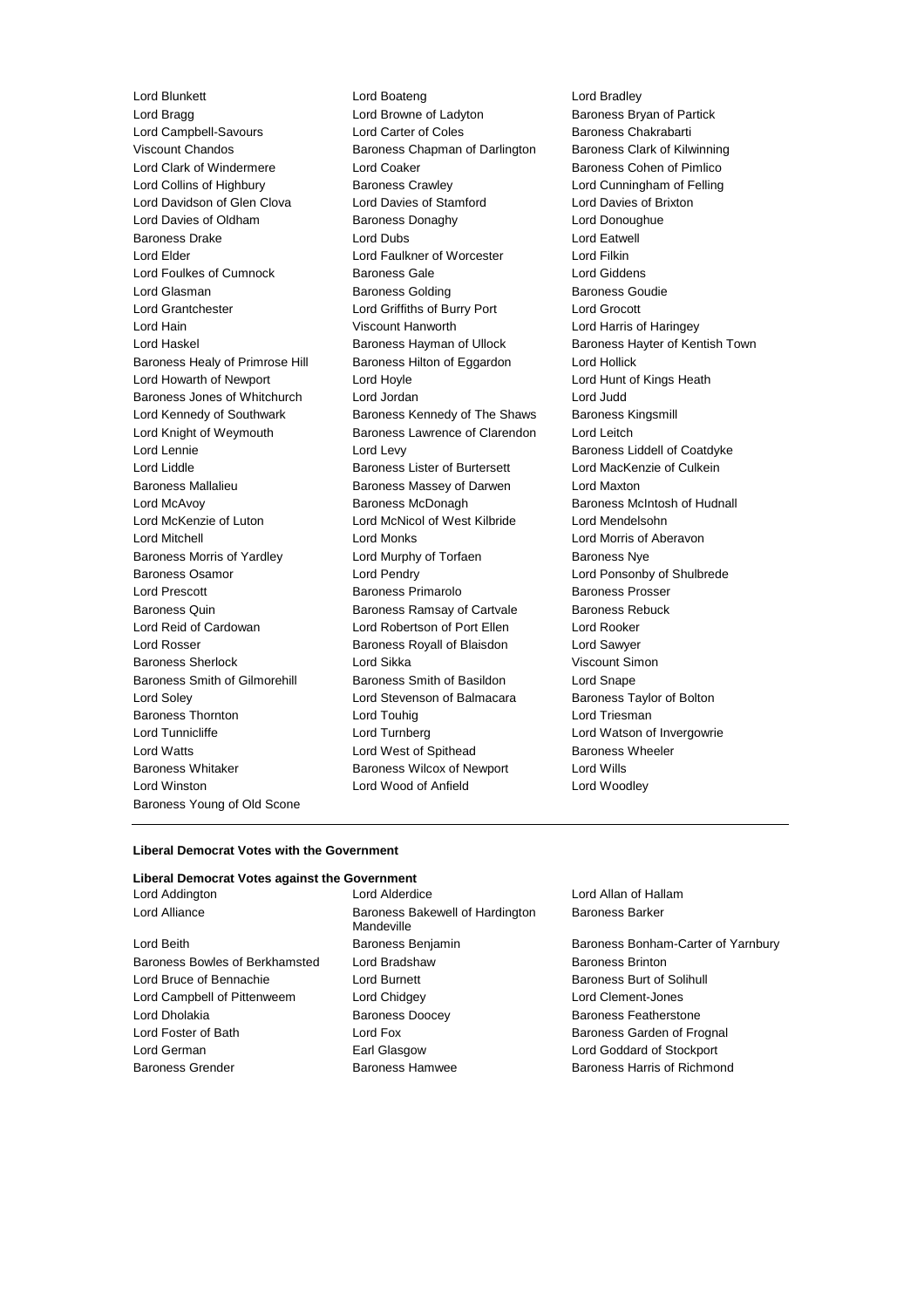- Baroness Humphreys Lord Hussain Baroness Hussein-Ece Baroness Janke **Baroness Jolly** Baroness Jolly **Lord Jones of Cheltenham**<br>Baroness Kramer **Barones I Lord Jee of Trafford** Baroness Ludford Baroness Kramer **Lord Lee of Trafford** Baroness Miller of Chilthorne Domer Baroness Northover Lord Oates Lord Paddick **Lord Palmer of Childs Hill Baroness Parminter** Baroness Pinnock **Exercise Search Conditions** Lord Purvis of Tweed Baroness Randerson Lord Razzall Lord Rennard Lord Roberts of Llandudno Baroness Scott of Needham Market Lord Scriven Lord Sharkey Lord Sharkey Baroness Sheehan **Baroness** Sheehan Lord Shipley **Baroness Smith of Newnham** Lord Stephen Lord Stoneham of Droxford Lord Stunell Baroness Suttie Lord Taylor of Goss Moor Lord Thomas of Gresford Baroness Thomas of Winchester Baroness Thornhill Viscount Thurso Lord Tope **Lord Tyler Lord Tyler Baroness Tyler of Enfield** Lord Verjee Lord Wallace of Saltaire Baroness Walmsley Lord Willis of Knaresborough Lord Wrigglesworth
	-
- 

## **Crossbench Votes with the Government**

Lord Botham Lord Cameron of Dillington Lord Carrington Viscount Colville of Culross Earl Cork and Orrery Lord Hogan-Howe Lord Kerr of Kinlochard Lord Kilclooney Lord Patel Lord Powell of Bayswater Lord St John of Bletso Viscount Waverley Lord Woolf

## **Crossbench Votes against the Government**

Baroness Wheatcroft **Lord Wilson of Dinton** 

Lord Best **Lord Bichard Baroness Boothroyd Baroness Boothroyd** Lord Boyce Lord Brown of Eaton-under-Heywood Lord Butler of Brockwell Baroness Butler-Sloss Lord Carlile of Berriew Lord Chartres Earl Clancarty **Baroness Clark of Calton** Earl Courtenay of Devon Baroness Coussins **Baroness Cox Constant Constant Lord Craig of Radley** Viscount Craigavon Lord Crisp Lord Cromwell Lord Curry of Kirkharle **Lord Dannatt Lord Dannatt** Baroness Deech Baroness D'Souza Earl Erroll Lord Etherton Lord Evans of Weardale **Baroness Falkner of Margravine** Lord Field of Birkenhead Baroness Finlay of Llandaff **Lord Freyberg** Lord Geidt Lord Geidt Lord Green of Deddington Lord Greenway Lord Hannay of Chiswick Lord Harries of Pentregarth Baroness Hayman Lord Hope of Craighead Lord Houghton of Richmond Lord Janvrin Lord Kakkar Lord Laming **Baroness Lane-Fox of Soho** Lord Macpherson of Earl's Court Lord Mair **Baroness Manningham-Buller** Baroness Masham of Ilton Baroness Meacher **Baroness Morgan of Drefelin** Baroness Murphy Baroness Neuberger **Baroness O'Neill of Bengarve** Baroness Prashar Lord Ramsbotham Lord Ravensdale Lord Ricketts Lord Rowe-Beddoe Earl Sandwich Duke of Somerset Baroness Stern Lord Stirrup Lord Thomas of Cwmgiedd Lord Trevethin and Oaksey Lord Walker of Aldringham Baroness Watkins of Tavistock

Lord Berkeley of Knighton

#### **Bishop Votes with the Government**

### **Bishop Votes against the Government** Bishop of Lincoln Bishop of St Albans

## **Other Votes with the Government**

Lord Empey **Lord Faulks** Lord Faulks **Lord Cadhia** Lord Hay of Ballyore **Baroness Hoey Lord Lupton**